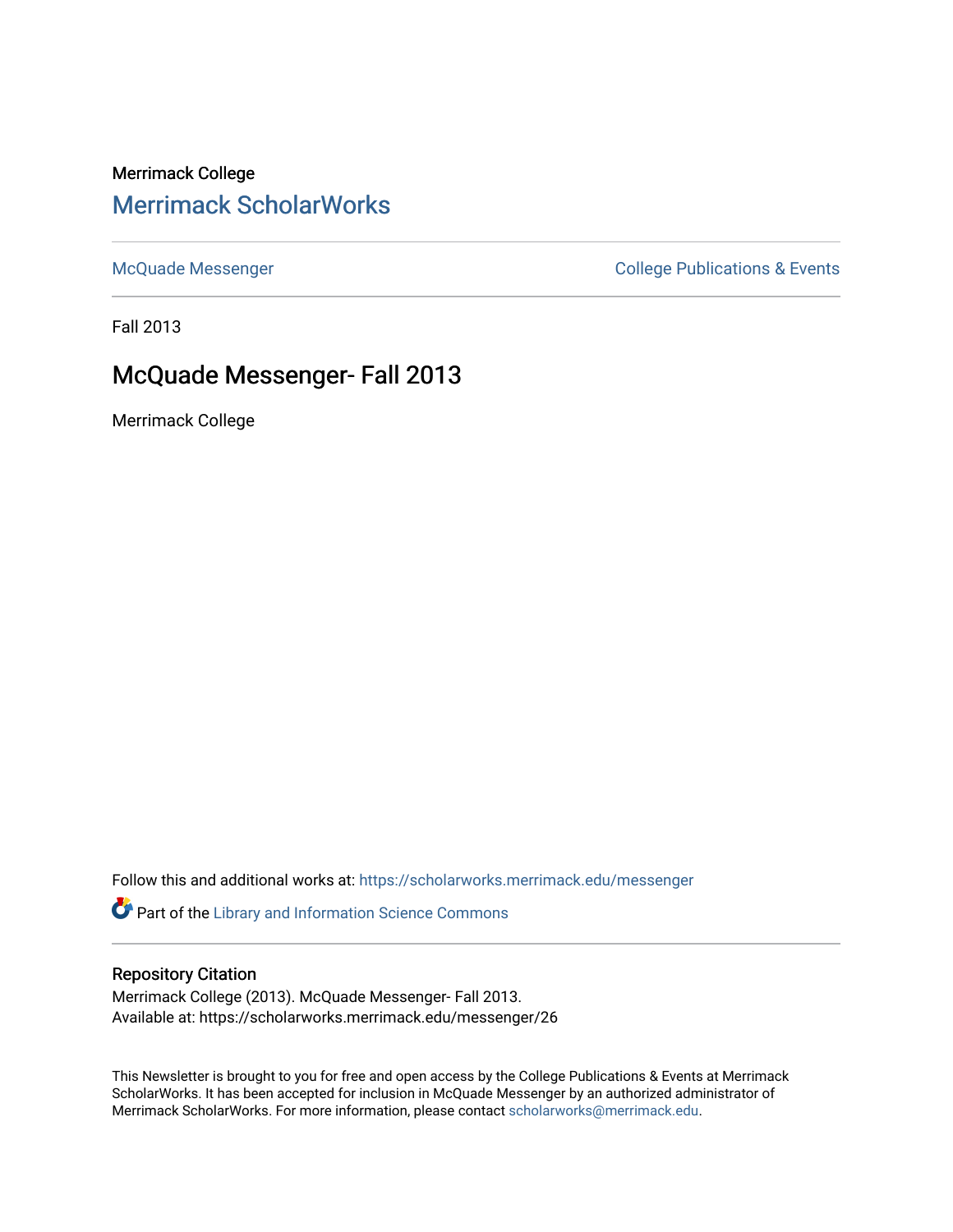# <span id="page-1-0"></span>Merrimack

# McQuade Library

#### **[McQuade Library](http://www.merrimack.edu/library) » [Research Guides](http://libguides.merrimack.edu/index.php) » McQuade Messenger**

**[Admin Sign In](https://libguides.com/login.php?iid=778&target=%2Faecontent.php%3Fpid%3D447275%26sid%3D4305114)** McQuade Messenger Tags: [library news](http://libguides.merrimack.edu/searchtags.php?iid=778&tag=library%20news), [mcquade messenger](http://libguides.merrimack.edu/searchtags.php?iid=778&tag=mcquade%20messenger), newsletter Last Updated: May 9, 2014 <sup>2</sup> URL: http://libguides.merrimack.edu/mcquade\_messenger <sup>2</sup> B [Print Guide](http://libguides.merrimack.edu/print_content.php?pid=447275&sid=4305114&mode=g) <sup>2</sup> [RSS Updates](#page-1-0)

| Summer 2014      |  |               |  |              | Winter 2014 Fall 2013 Summer 2013 | <b>Archive</b> |         |                      |
|------------------|--|---------------|--|--------------|-----------------------------------|----------------|---------|----------------------|
| <b>Fall 2013</b> |  | 导 Comments(1) |  | 昌 Print Page |                                   |                | Search: | Search<br>This Guide |
|                  |  |               |  |              |                                   |                |         |                      |

#### **FROM THE DIRECTOR'S DESK**



As you'll see from the stories below, there's a lot going on at McQuade! We are growing and changing to meet the expanding needs of our students, faculty and staff. We have new online resources, a revived book group, and a new librarian for you to meet. Drop by the Open House on Oct 17 and see what we have to offer!

#### ~ [Kathryn GeoffrionScannell](mailto:%20geoffrionscannellk@merrimack.edu)

[Comments \(0\)](#page-1-0)

**McQuade Open House**

# McQuade Library Open House

Thursday, Oct 17, 11 am-1:30 pm

New to Campus? Find out who's who and what's what at McQuade!

Meet people from: Academic Enrichment, Information Technology, Library/Media Center, Math Center, Writing Center, ZeBi

Snacks, Raffles, Giveaways!

Meet Ma @ MoQuada

The Library and Media Center are pleased to join with other departments housed at McQuade in an Open House October 17. WIth so many new faces on campus, this is a great opportunity to meet and talk about what we do and how we can help! Stop by and chat with representatives of IT, the Center for Academic Enrichment, the Math Center, the Writing Center, and ZeBi. Take a quick tour of the Welcome Center, enjoy a snack, and take a chance on a raffle. We hope to see you there!

[Comments \(0\)](#page-1-0)

**Academic Resources QR Code Walking Tour a Resounding Success!**



#### **Welcome, Elizabeth!**

Please join McQuade in welcoming **Elizabeth Sarkodie-Mensah** to the library staff as our newest part–time Instruction/Liaison Librarian.

Elizabeth received a Ph.D. in Social Anthropology from Harvard University and an M.S.L.S. in Library Science from Clarion University. She has extensive experience in academic, public, and law libraries, and brings international experience to McQuade having recently worked in Ghana, West Africa. Elizabeth provides reference services during Monday evenings, Wednesday mornings, and Sunday evenings. Please stop by the Research Center to meet Elizabeth!



[Comments \(0\)](#page-1-0)

**Chronicle of Higher Education**

# THE CHRONICLE OF HIGHER EDUCATION

Merrimack users can now access the full Chronicle of Higher Education on their mobile devices and with the iPad app. You just need a Chronicle account created with your Merrimack email address.

- On your mobile device or any web browser, go to [chronicle.com](http://chronicle.com/) and select "Sign In" (upper right, or scroll down).
- Select Create a New Account and enter and confirm your Merrimack email address.
- Following the instructions to complete your account signup.

iPad users can download an iPad app that enables you to view recent news and with an account, download recent issues.

[Comments \(0\)](#page-1-0)

#### **First Floor McQuade Magazines**



Grab a cup of coffee and peruse the latest issue of popular weekly magazines now on a shelf near ZeBi. Titles include *Bloomberg Business Week*, *Entertainment Weekly*, *New Yorker, People, Sports Illustrated, Time, Chronicle of Higher Education* and more. Please return McQuade magazines to the shelf when done.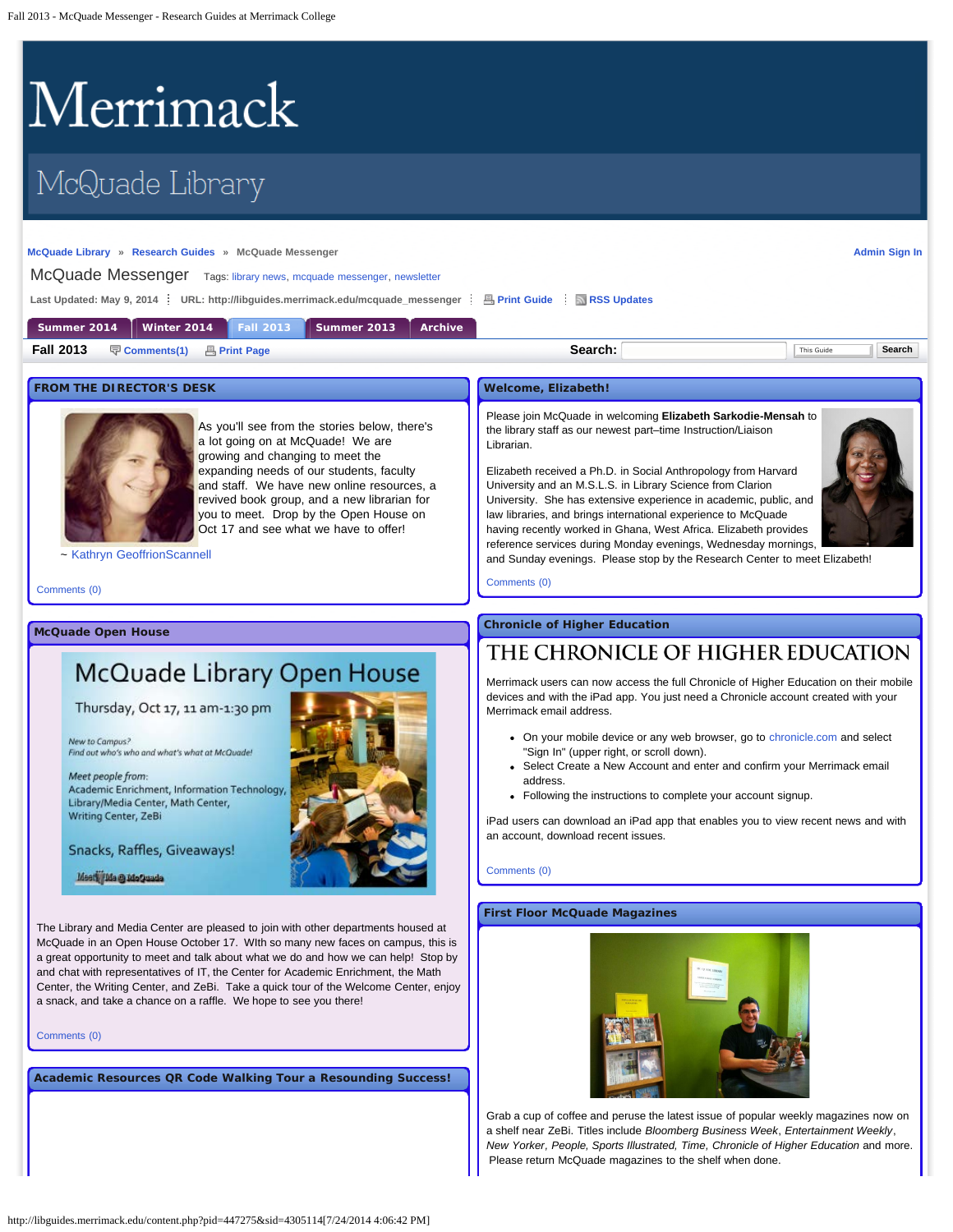

*FYE Students enjoying QR Code Tour*



Head of Instruction & Outreach Lyena Chavez partnered with First Year Coordinator Sara Quagliaroli to create a QR Code Academic Resources walking tour for nearly 200 students participating in the First Year Experience program. Sara and Lyena, with the help of many of their colleagues, created an interactive, fun, memorable

experience that introduced students to the amazing academic resources available at McQuade.

First year students were issued library ipads and maps that enabled them to take selfguided tours and travel throughout the library. Students visited the 1st floor Help Desk, Media Center, Research Center, IT, Center for Academic Enrichment, Writing Center, and Math Center. Using library ipads or their own smartphones, first year students scanned the QR codes at each station and watched an accompanying video to learn about that area of McQuade. These engaging video clips featured a mix of students and staff members.

First Year Experience students truly enjoyed taking the multimedia walking tour and learning about the multitude of resources available at McQuade to help them achieve their academic goals.

Special thanks to Kevin Salemme, Joseph St. Germain, C.J. Wong, Lucky Henry, Anthony Brunco, Diane Shaw, Ronald Geffrard, and Brittany Rochelau for helping make this project a success!



*FYE Students at IT*

More McQuade magazines and newspapers are in the second floor yellow ERC area. Free take-away newspapers *(Boston Globe, New York Times*, and *USA Today*) are at McQuade's entrance.

[Comments \(0\)](#page-1-0)

#### **Merrimack ScholarWorks Update**



Open Access literature is free, digital and available to anyone online. At Merrimack, our institutional repository Merrimack ScholarWorks houses the college community's collection of open-access material. Broadly defined, an institutional repository is a digital collection that captures and preserves the intellectual output of our college communities. Our site went live in February, 2013. As we approach our first year anniversary, we have thus far added 71 items and achieved more than 4417 downloads. That is 4417 times that someone, somewhere in the world took the time to access scholarship and other works that were created by members of the Merrimack community, faculty and students!

Help us break a digital record and double the number of items in the repository by February 2014!

Know someone who would like to contribute their scholarship to Merrimack ScholarWorks?

Have them contact [scholarworks@merrimack.edu](mailto:%20scholarworks@merrimack.edu)

[Comments \(0\)](#page-1-0)

#### **New Student Workers!**

*McQuade Library is pleased to welcome the following recently hired Student Workers*



*Pictured left to right:*

Brianna Roberts, Access Services Student Worker, is a freshman majoring in finance with a minor in economics. She attended the smallest public school in Massachusetts with just 32 other students, and the small class sizes helped draw her to Merrimack, as well as the strong sense of community and social involvement.

Karamarie Joyce, Media Services Student Worker, is a junior majoring in Mass Communication. She hopes to assist students and faculty with equipment that Media Services provides. In addition to working in Media Services, Kara is also Editor in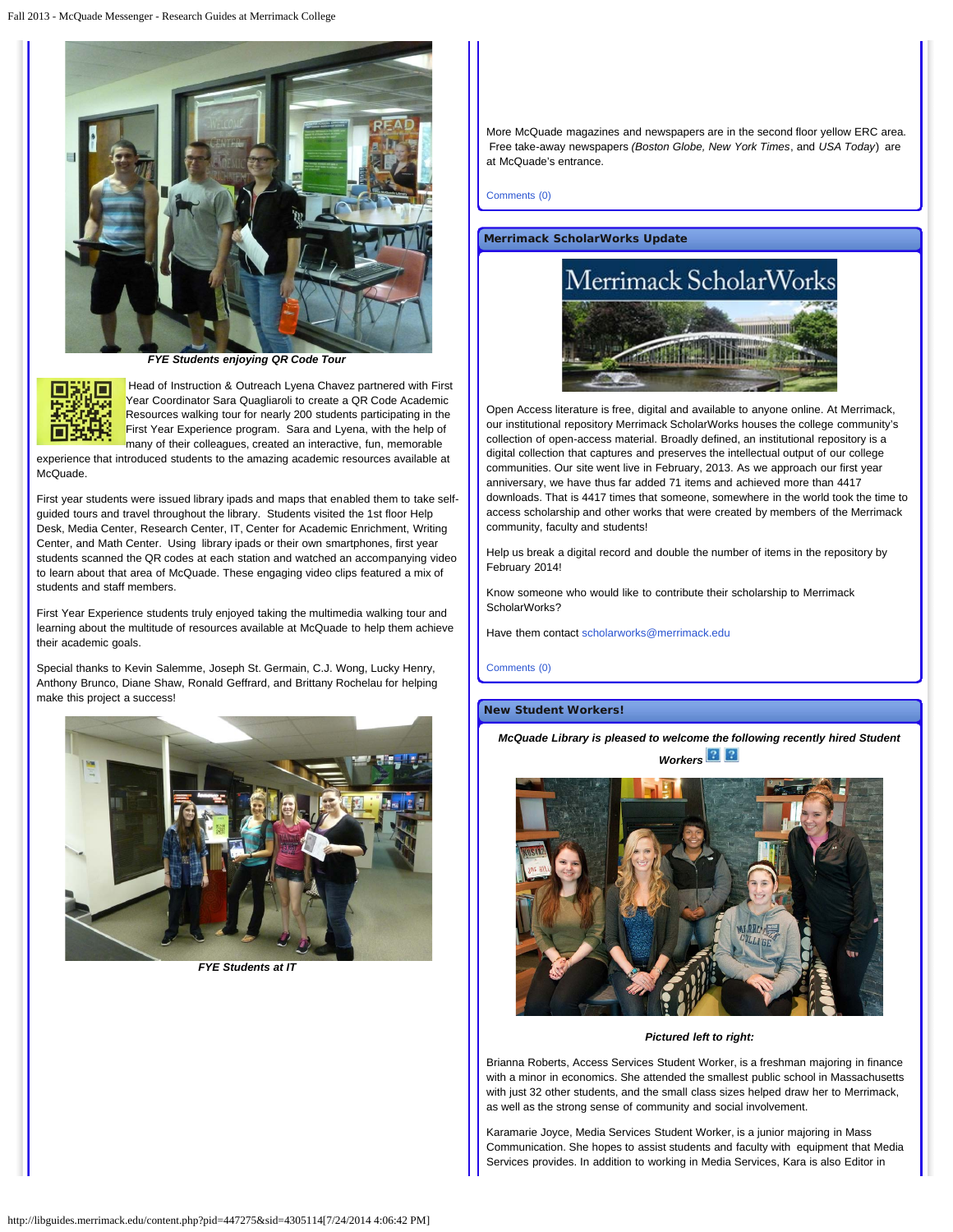

*FYE Students at Research Center*

[Comments \(0\)](#page-1-0)

#### **Common Core Standards Initiative**

In support of the [Common Core State Standards Initiative](http://www.google.com/url?q=http%3A%2F%2Fwww.corestandards.org%2F&sa=D&sntz=1&usg=AFQjCNEG1GuqZy8sZAGMrhGK94hERxBYSQ) the Education Resources Collection (ERC) has many new acquisitions. Search the catalog using Common Core as a keyword and limit to Merrimack or come in and browse the shelves.





**Common Core on the go… add the free [APP](https://itunes.apple.com/us/app/common-core-standards/id439424555?mt=8) to your iPhone or iPad.**

[Comments \(0\)](#page-1-0)

**Oxford Language Dictionaries Online-OLDO**

## Oxford Language Dictionaries Online The world's most trusted dictionaries

There are free language dictionaries on the web, but often you need something more reliable. Bookmark OLDO for Chinese, French, German, Italian, Russian, and Spanish words and phrases and hear words spoken by a native speaker. You can also see word equivalents in Arabic, Portuguese, Polish, Japanese, Korean and Thai. Find out more [here.](http://server1.noblenet.org/merrimack/blog1/resources/chinese-french-italian-spanish-german-russian/)

Do you need something with more nuances of the English language or more specialized vocabulary and descriptive essays? Don't forget we have the [Oxford](http://proxy3.noblenet.org/login?url=http://www.oed.com) [English Dictionary,](http://proxy3.noblenet.org/login?url=http://www.oed.com) [Credo Reference](http://proxy3.noblenet.org/login?url=http://www.credoreference.com/) and other works online.

[Comments \(0\)](#page-1-0)

**Attention Faculty!**

Chief of the campus newsletter The Beacon.

Brigitte Ravagli, Access Services Student Worker, is a sophomore majoring in Criminology. She is a huge Celtics fan and loves all sports in general!

Lauren Tocco, Access Services Student Worker, is a Psychology major who spends most of her time in clubs and organizations throughout the campus.

Rebecca Towne, Access Services Student Worker, is a freshman Business major, concentrating in Accounting.

#### *Not Pictured:*

Max Aniconi-- ERC/Technical Services

Erin Beausoleil--Media Services

Amanda Cook--Access Services

Selene Cummings--Media Services

Christine Hayek--Media Services

Dana Tuccelli--Media Services

Jocelyn Valentin--Media Services

[Comments \(0\)](#page-1-0)

#### **Picking Out a Book**



Whether looking for a follow-up to Paradise Lost or a Stephen King novel there are now so many ways to discover your next best read. Look up a book in the [Library](http://merrimack.noblenet.org/eg/opac/home?locg=30) [Catalog](http://merrimack.noblenet.org/eg/opac/home?locg=30) and scroll down for recommendations, awards, excerpts and more. Search [NoveList Plus](http://proxy3.noblenet.org/login?url=http://search.ebscohost.com/login.asp?authtype=ip&profile=novplus) to discover new authors and titles in your favorite genre. For a more academic tone, try [Choice](http://proxy3.noblenet.org/login?url=http://www.cro3.org) or [Resources for College Libraries](http://proxy3.noblenet.org/login?url=http://rclweb2.net/).



For children's books there is [Horn Book Guide Online,](http://proxy3.noblenet.org/login?url=http://www.hornbookguide.com/cgi-bin/hbonline.pl?s=135686) [Novelist K-12](http://proxy3.noblenet.org/login?url=http://search.ebscohost.com/login.asp?authtype=ip&profile=novpk8) and [CLCD-](http://proxy3.noblenet.org/login?url=http://clcd.odyssi.com/member/csearch.htm)[Children's Literature Comprehensive Database](http://proxy3.noblenet.org/login?url=http://clcd.odyssi.com/member/csearch.htm). And for downloadable ebooks and audiobooks (great for long commutes!) on your mobile device try [ebrary](http://site.ebrary.com/lib/merrimack/) and [Overdrive.](http://overdrive.noblenet.org/) All are available on and off campus. NoveList and Overdrive come to us through our consortium NOBLE.



[Comments \(0\)](#page-1-0)